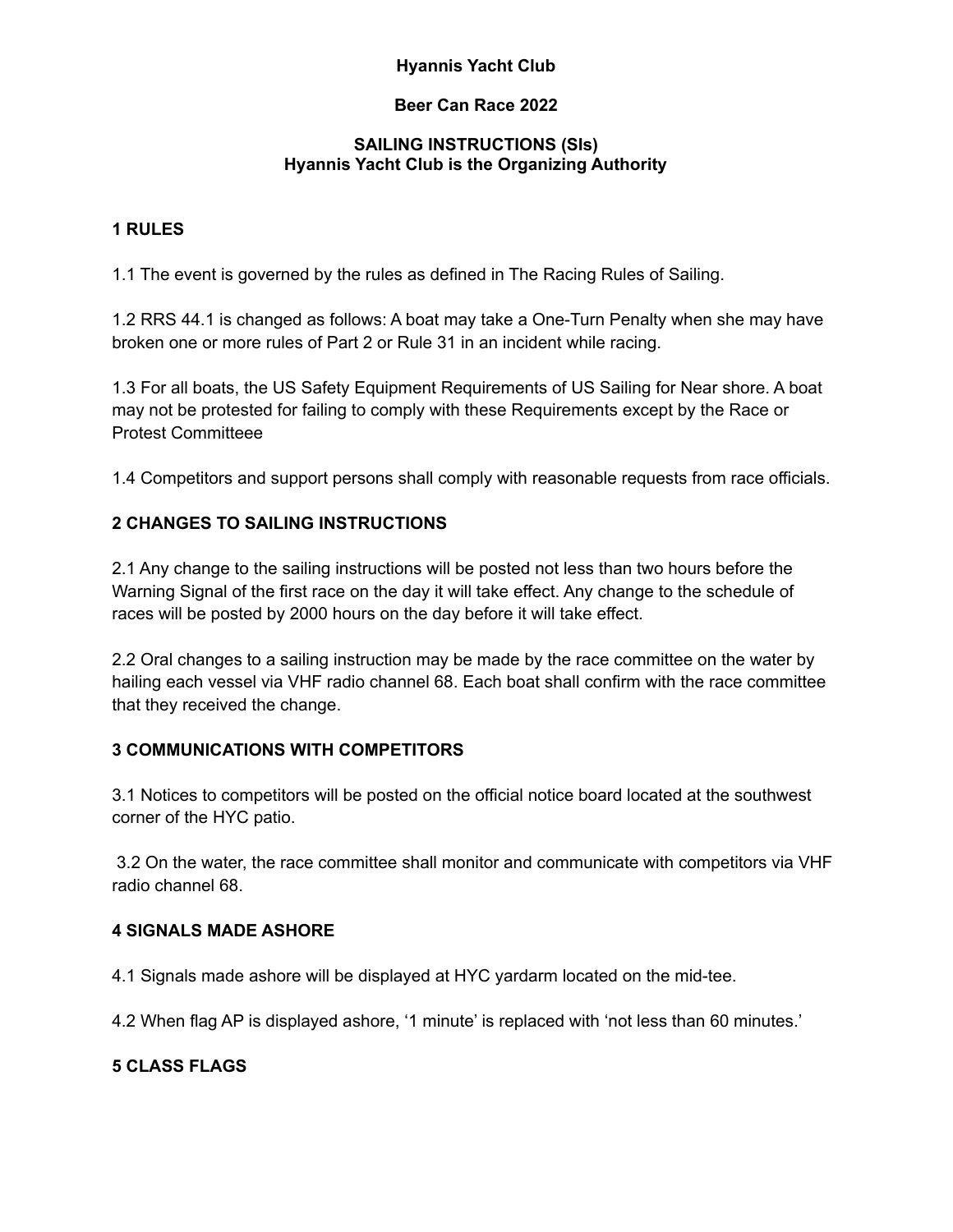#### **Beer Can Race 2022**

#### **SAILING INSTRUCTIONS (SIs) Hyannis Yacht Club is the Organizing Authority**

5.1 The class flags are:

CLASS FLAG Class A - Spinnaker A Class C - Non-Spinnaker C Class D - Non-Spinnaker D

### **6 RACING AREA**

6.1 The racing area is Nantucket Sound and Vineyard Sound.

#### **7 COURSES**

7.1 Courses are at the discretion of the PRO.

7.2 Possible course diagrams are in Appendix A. Before or at the warning signal the course designation and bearing and distance to the first mark will be posted. In the event that government marks are used, the marks as listed in appendix B will be posted in order of rounding and the side on which they are to be rounded.

### **8 MARKS**

8.1Marks may be government marks or inflatable drop marks. The possible government marks are listed in Appendix B

8.2 Government buoys, when not specified as part of the course, have no required side except for safe navigation.

#### **9 THE START**

9.1 The starting line is between a staff displaying an orange flag on the signal vessel at the starboard end and the course side of the port-end starting mark.

9.2 Boats whose warning signal has not been made shall avoid the starting area during the starting sequence for other races.

9.3 If any part of a boat's hull is on the course side of the starting line at her starting signal and she is identified, the race committee will attempt to hail her sail number on VHF channel 68. Failure to hail her number, failure of her to hear such a hail, or the order in which boats are hailed will not be grounds for a request for redress. This changes RRS 62.1(a).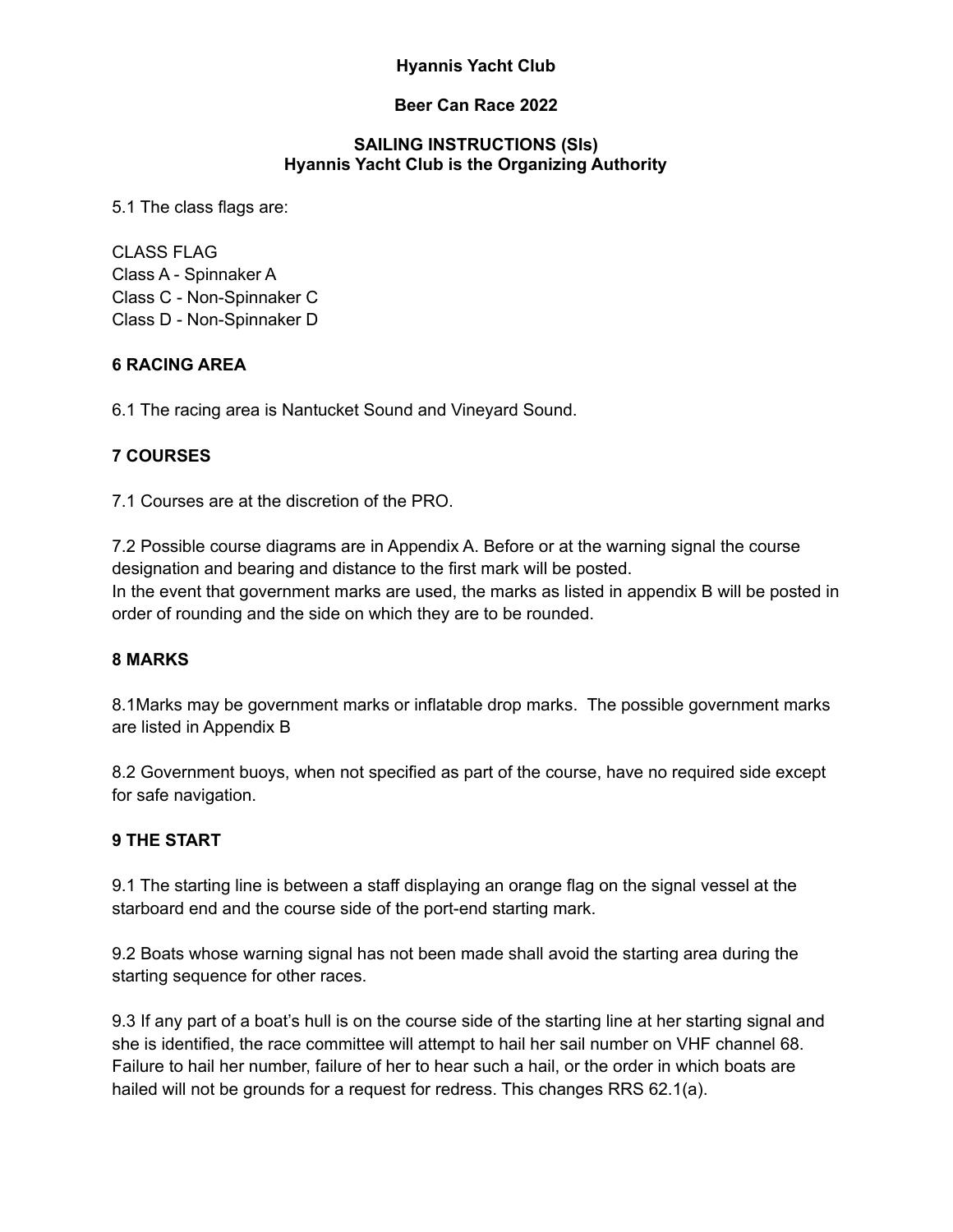### **Beer Can Race 2022**

### **SAILING INSTRUCTIONS (SIs) Hyannis Yacht Club is the Organizing Authority**

9.4 A boat that does not start within 5 minutes after her starting signal will be scored Did Not Start without a hearing. This changes RRS A5.1 and A5.2.

# **10 THE FINISH**

10.1 The finishing line will be between a staff displaying a blue flag on a Race Committee boat and a nearby mark.

10.2 In the event a Race Committee boat is not on station at the finish line, a competitor shall leave the finish mark to port, pass within three (3) boat lengths, and finish when the mark is at a right angle to the last leg.

10.3 The finishing time of the vessel shall be recorded in GPS time format Hours:Minutes:Seconds HH:MM:SS.

10.4 When the signal vessel is not on station boats shall report their finish times to Race Committee via cell phone within one hour of finishing.

# **11 TIME LIMITS**

11.1 The Mark 1 Time Limit- 40 minutes The Race Time Limit - 90 minutes The Finishing Window - 30 minutes

11.2 The finishing window is the time limit for boats to finish after the first boat finishes. Boats still racing 30 minutes after the first boat in its class sails the course and finishes shall be scored Did Not Finish without a hearing. This changes RRS 35, A5.1 and A5.2. 11.3 The Race Committee may finish a vessel in place for a score equivalent to last place if the vessel cannot achieve a score better than last place and is still racing. This changes RRS A5.

# **12 HEARING REQUESTS**

12.1 The protest time limit is 60 minutes after the last boat finishes or 60 minutes after the signal vessel docks, whichever is greater. The time will be posted on the official notice board.

12.2 Hearing request forms must be turned into the PRO in person or by email.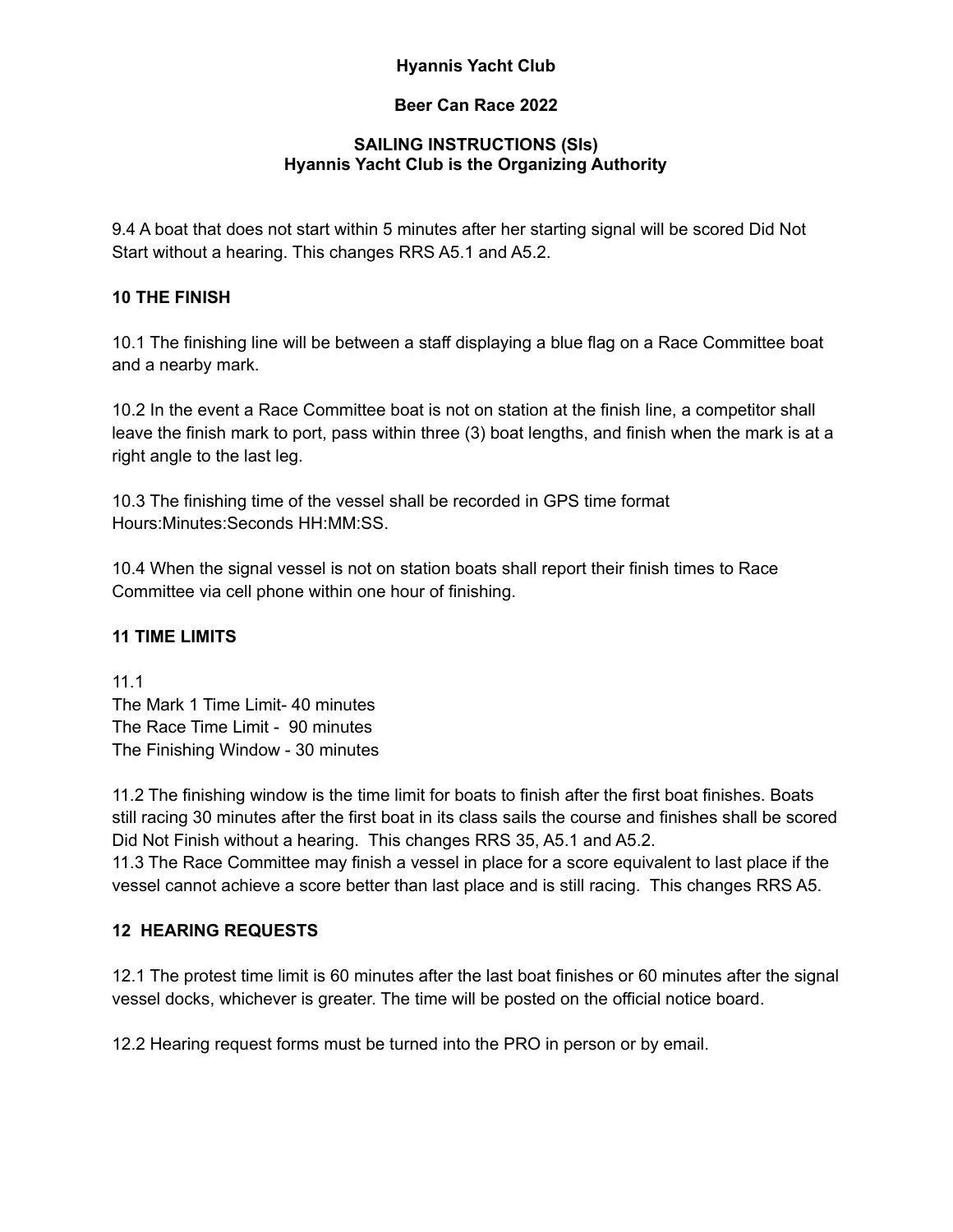### **Beer Can Race 2022**

### **SAILING INSTRUCTIONS (SIs) Hyannis Yacht Club is the Organizing Authority**

12.3 Notices will be posted no later than 30 minutes after the protest time limit to inform competitors of hearings in which they are parties or named as witnesses. Boats involved in a protest will be contacted by the protest committee and notified of the time and place of the protest hearing.

# **13 SCORING**

13.1 Races will be scored under the Low Point Scoring System. Discards for the monthly and summer series are specified in the Notice of Race. Rule A5.3 will apply.

# **14 SAFETY REGULATIONS**

14.1 Required Report: Any boat that withdraws from the race shall promptly inform the Race Committee on VHF channel 68 or by cell phone. Such boat shall continue to attempt to contact the Race Committee until the Race Committee has acknowledged the boat's withdrawal.

14.2 Each boat shall communicate with the Race Committee on VHF channel 68, or by the cell phone number of the PRO listed on the scratch sheets.

14.3 Each boat shall contact the Race Committee in the starting area and receive acknowledgement from the Race Committee of its presence and intent to race.

14.4 Each boat shall maintain a watch on VHF Channel 68.

14.5 Each boat shall keep a cell phone "on" with an audible ring and ready to be answered. This shall be the cell phone with the number given to the Race Committee at registration.

14.6 A boat may run her engine in neutral to charge her batteries.

# **15 EQUIPMENT AND MEASUREMENT CHECKS**

15.1 A boat or equipment may be inspected at any time for compliance with the class rules, notice of race and sailing instructions.

# **16 PRIZES**

16.1 Prizes will be given per the NOR